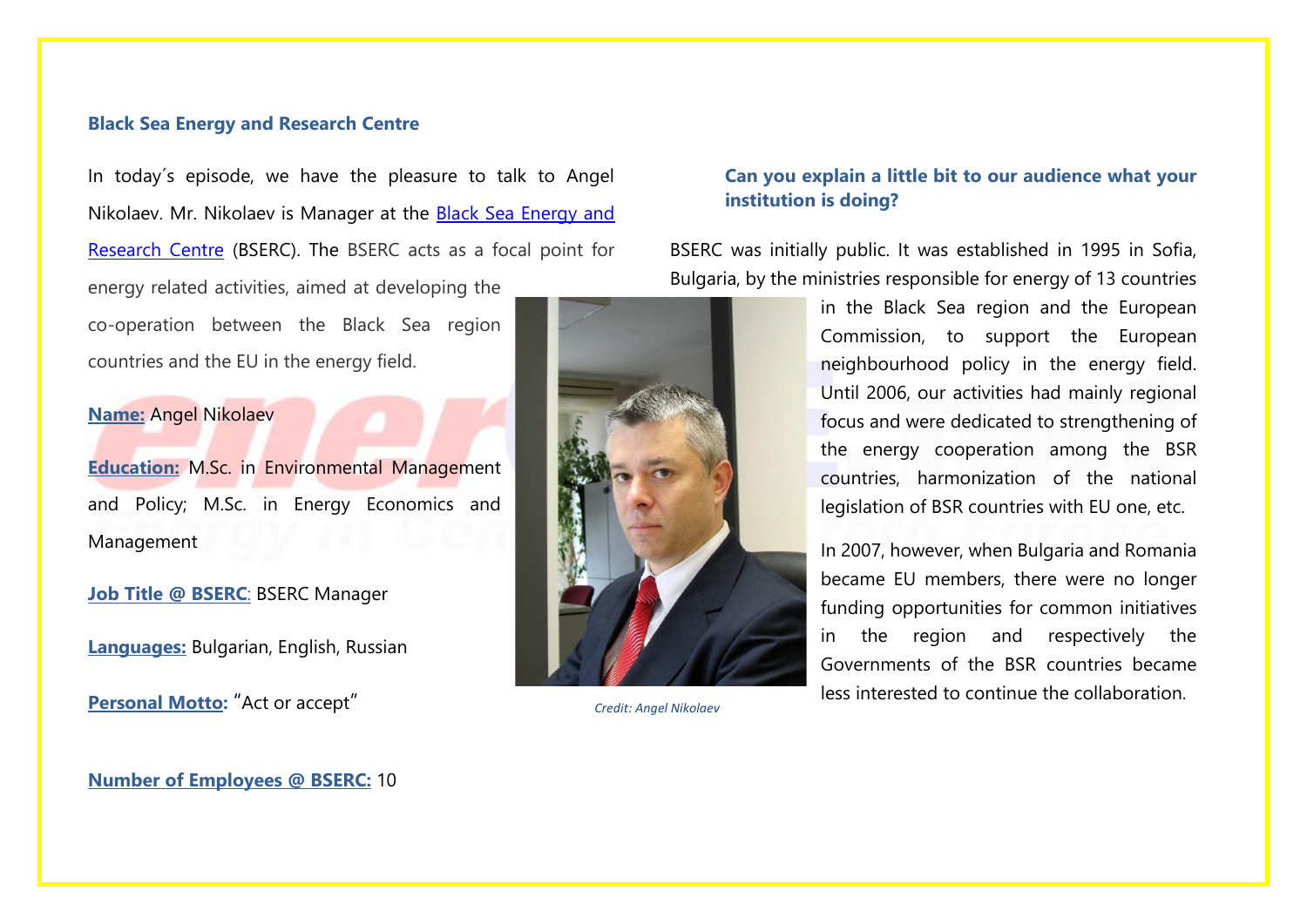For that reason, BSERC was transformed into an NGO, keeping limited activities in the region and shifting the focus to Bulgaria. Since then, we have developed a number of national and local energy policy documents for the Bulgarian Government and have

participated in more than 30 EUfunded projects dealing with either energy-related research or promotion of sustainable energy solutions.

> **How do you see the development of renewable energies in Bulgaria?**

Bulgaria has substantially exceeded its 2020 target for renewables. However, I would not consider it a success story, because a large part of the RES came at a high cost, due



*Credit: Foto de Amol Mande en Pexels*

to the too generous feed-in premiums for electricity from RES, while another big part came from the massive use of biomass for heating in primitive inefficient polluting individual stoves.

The future RES development is uncertain. The lobbies of nuclear, gas, and coal sectors had very strong influence on the energy

policy during the last decade. The newly elected Bulgarian Government has not yet declared its intentions, but I am optimistic that it will increase the market transparency and the stability of the regulatory framework.

# **Where do you see the most potential?**

In Bulgaria, solar PV represents by far the highest unused economic potential for electricity generation. It is very likely to be complemented with wind, due to the seasonal balancing of the two sources.

Additionally, I expect serious penetration of heat pumps, especially in the residential sector, where the electricity price

is traditionally quite low. As the Bulgarian population is very sensitive to electricity price, I do not expect substantial increase of the price for households in next years. For example, in December 2021, the Parliament adopted a moratorium on the electricity and heating prices for households, providing price freeze for the next 3 months, despite the decisions of the Regulator.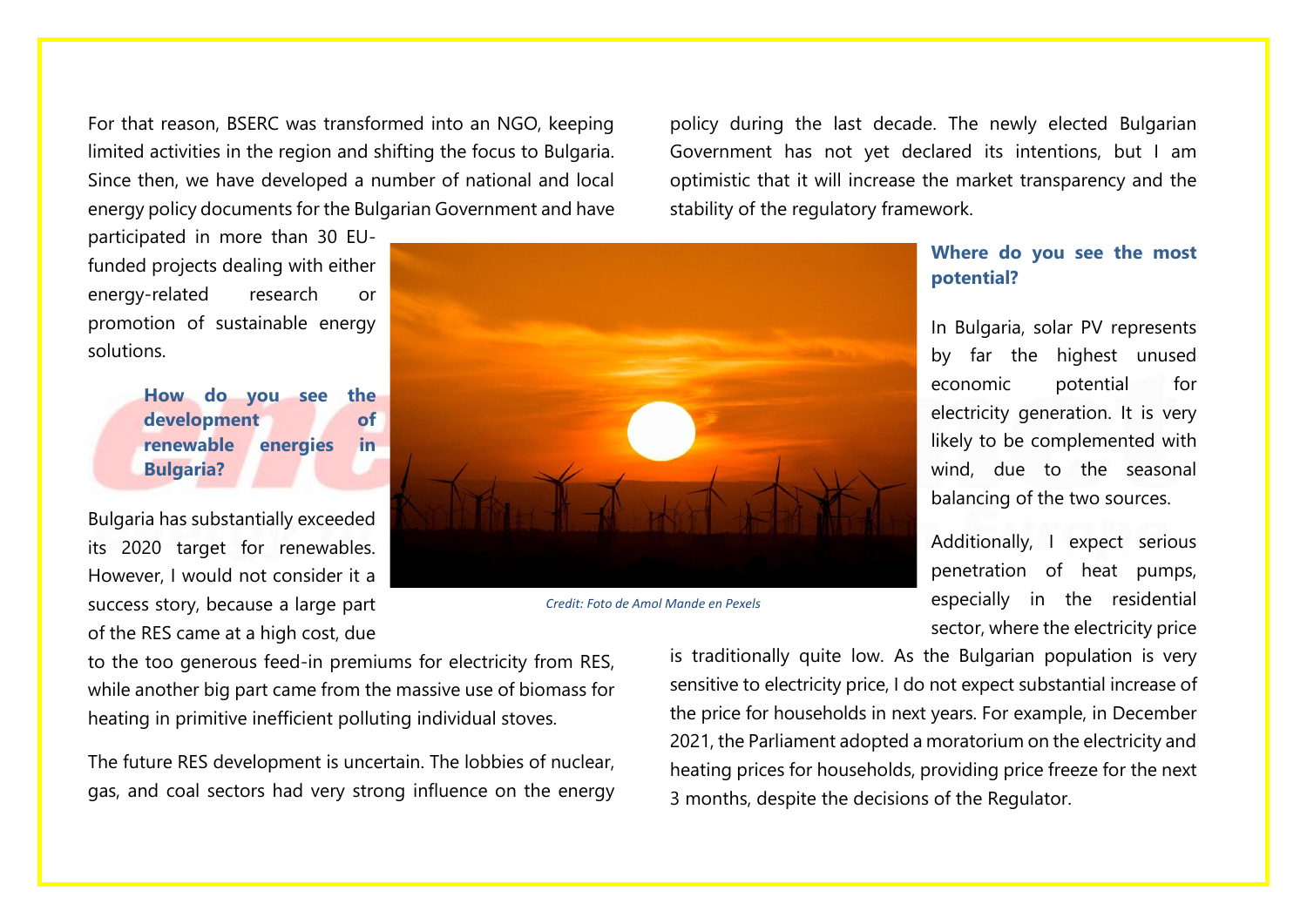Finally, one can expect continuation of the ongoing trend of replacement of the inefficient firewood heaters with efficient pellet boilers.

#### **What are you currently working on?**

I am working on two very interesting projects. One is dedicated to the energy transition of the most coal intensive Bulgarian region (Stara Zagora). It is difficult to explain to people attached to coal for generations that the end of the coal era is approaching and they need to prepare for the low-carbon future. Despite that, through a number of workshops and presentation of good practices for the transition from other coal regions, a notable



*Foto de Erik Mclean en Pexels*

energy agencies, we are demonstrating the multiple benefits of the advanced RES technologies to the residents. Additionally, we are collaborating with policy makers and financial institutions to provide incentives for the technology replacement.

a number of municipalities, technology suppliers, installers, and

## **What challenges do you face?**

In the coal region, on which our project focuses, there are stakeholders who strongly oppose the transition – mainly the representatives of the coal sector and the local policy makers. They take an extreme position and usually support it with either onesided or false arguments. Still, we have not found a way to involve them in a constructive discussion for the future of the region.

change of the mind-set of many local stakeholders can be observed.

The other one is dedicated to the replacement of the old inefficient heating devices in the residential sector with clean and efficient ones based on renewable energy. In collaboration with However, we are improving …

In the other initiative that focuses on the replacement of heating technologies in households, the main challenge is to activate the passive municipalities. While some municipal administrations take advantage of all opportunities to improve the life of the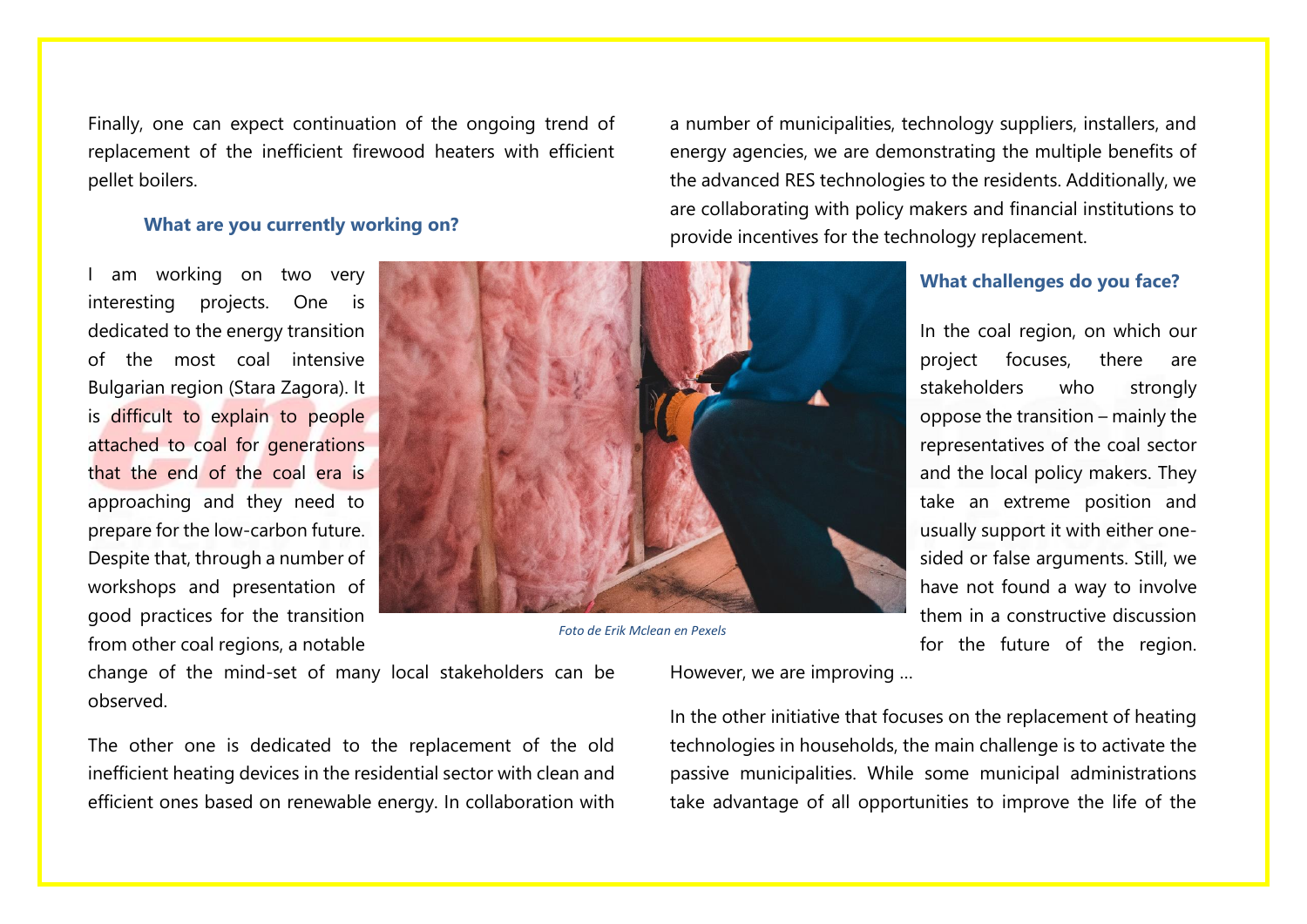residents, others limit their activities to the bare minimum required by the legislation. It is very difficult to motivate the latter, especially when the results of the next elections are predetermined.

Unfortunately, still some administrative procedures, including for small capacity projects, are heavy, slow, and/or disproportionally expensive. However, I believe that the ongoing discussions about

**As public acceptance within the population is always a big issue and factor, how do you see the developments in Bulgaria concerning the realization of renewable energy projects?**

Public acceptance has been a major barrier for new RES-based electricity installations since 2012, because in 2010 and 2011, many new installations received high feed-in premiums and this



*Foto de Armin Rimoldi en Pexels*

that would improve the situation soon.

## **What do you want everybody to know about BSERC?**

BSERC is a reliable partner, with proven record of accomplishment in many projects that brought change in energy policy and energy market. By keeping close relations with experts from ministries and agencies, municipalities, academia, businesses, NGOs, and freelancers in Bulgaria and other BSR

resulted in increase of electricity prices. On the other hand, the ongoing shift from feed-in premiums to market prices is vanishing the negative attitude.

> **In your experience, are there any peculiarities to pay special attention to when doing energy projects in Bulgaria?**

countries, we are able to implement a wide range of multidisciplinary assignments.